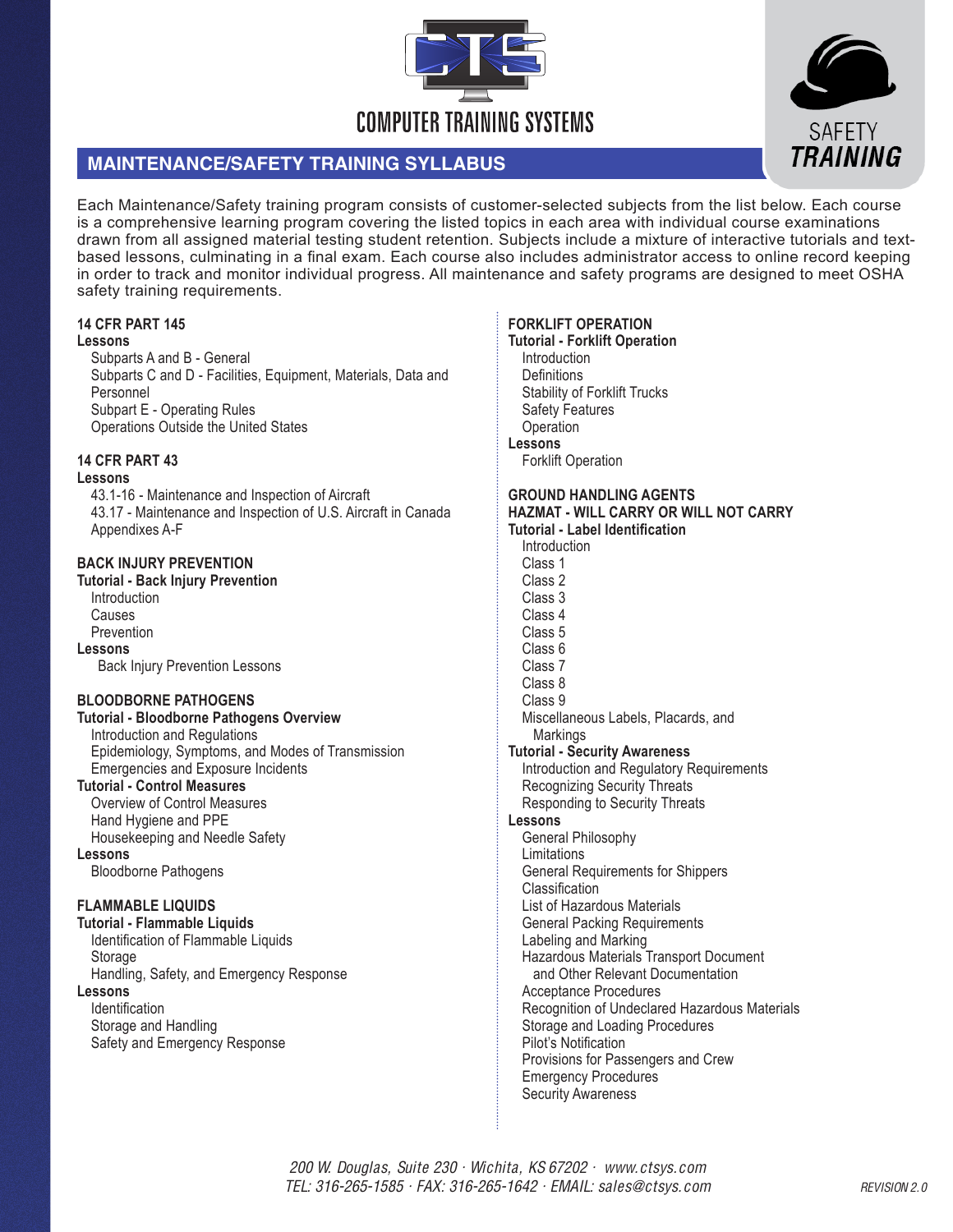### **HAZARD COMMUNICATION**

**Tutorial - Hazard Communication Introduction Definitions** Hazard Determination Written Hazard Communication Program Labels And Other Forms Of Warnings Material Safety Data Sheets

#### **Tutorial - GHS - Classification and Labeling Standards** General Overview and Training Requirements

Standard Label Elements Standard Label Pictograms Safety Data Sheets

### **Lessons**

GHS Overview and Requirements Determination of Hazards **Pictograms** Safety Data Sheets

## **HEARING CONSERVATION**

### **Tutorial - Hearing Conservation**

Introduction Effects of Noise How Your Hearing Works Hearing Loss and Testing Requirements Hearing Protection

#### **Lessons**

Hearing Conservation Lesson

## **HEARING, EYE, AND FACE PROTECTION**

**Tutorial - Hearing Eye and Face Protection** Hearing Protection Eye and Face Protection

#### **Lessons**

Eye and Face Protection Hearing Protection

## **INDUSTRIAL ERGONOMICS**

**Tutorial - Industrial Ergonomics** Signs and Symptoms of Musculoskeletal Disorders Workplace Hazards and Risk Factors for MSDs Methods for Controlling Risk Factors

**Lessons**

Industrial Ergonomics

### **LOCKOUT-TAGOUT**

**Tutorial - Lockout-Tagout** Applicability and Definitions Energy Control Program Protective Materials and Hardware Periodic Inspection Training and Curriculum Application of Control **Lessons**

Lockout-Tagout Procedures

# **MAINTENANCE HUMAN FACTORS (IA Renewal Course)**

**Tutorial - Maintenance Human Factors**

Course ID# C-IND-IM-170412-K-010-002 **Background** The Basics Human Factors in Maintenance Human Factors And The Error Chain Situational Awareness Effective Communication **Lessons** Human Factors Lessons

### **MAINTENANCE LADDER SAFETY**

**Tutorial - Ladder Safety** Ladder Safety **Lessons** Maintenance Ladder Safety Lessons

### **MEDICAL SERVICES AND FIRST AID TRAINING**

**Tutorial - Medical Services and First Aid Training** Why Learn First Aid? First Aid Basics Fractures, Sprains, and Strains Wound Care Life-Threatening Conditions CPR and AEDs Other Injuries and Illnesses First Aid Reminders **Lessons** CPR

AED First Aid - Basics First Aid - Bleeding, Wounds, and Burns First Aid - Poison, Bites, and Stings First Aid - Serious Illnesses and Injuries

## **PERSONAL PROTECTIVE EQUIPMENT**

**Tutorial - Personal Protective Equipment Introduction** When And What To Wear Adjusting And Wearing Your PPE The Limitations Of PPE Proper Care And Storage **Lessons**

Personal Protection Equipment

## **PORTABLE FIRE EXTINGUISHERS FOR MAINTENANCE PERSONNEL**

**Tutorial - Portable Fire Extinguishers** Overview and Classes of Fire Types of Fire Extinguishers Location and Use of Fire Extinguishers Risks and Hazards of Fire

**Lessons** Portable Fire Extinguishers